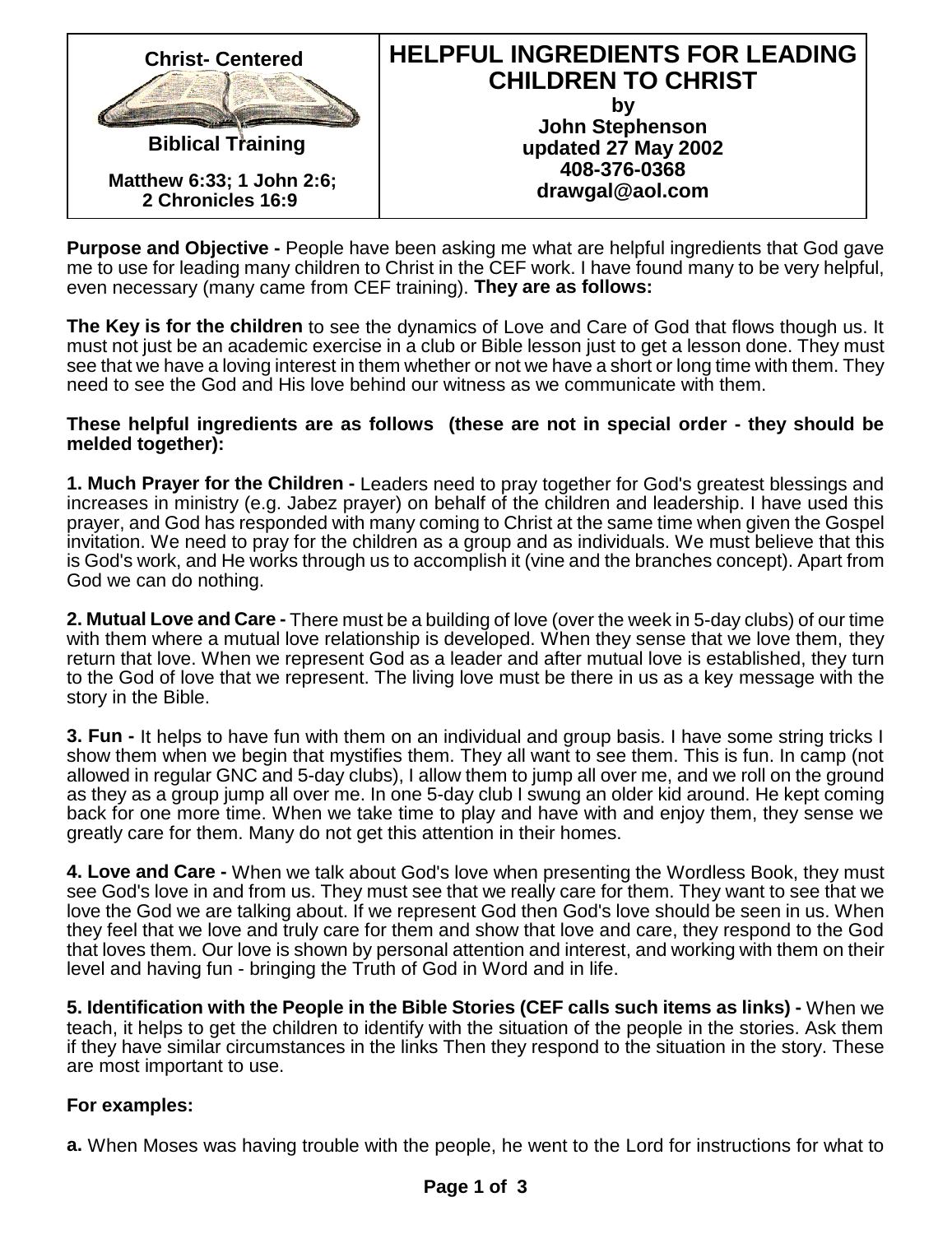## **Helpful Ingredients for Leading Children to Christ**

do. Ask the children if they see themselves having problems, so they go to the Lord for help and instructions. When Moses prayed that God would help the people, they now pray for their parents and friends.

**b.** When they learn the story of Philip and the Ethiopian, ask the children if they identify with them. Philip was a person that God worked in to deliver a message. Do they see themselves as being a person that God works in to help deliver a message? They can invite their friends to the clubs or share the Gospel with them. Do they see themselves being like the Ethiopian that God is working in to receive a message? They then listen to and receive the Gospel**.**

**c.** When they see the sinful person that Zacchaeus was, being selfish, greedy, and stealing from the people, and in need of conversion, do they see themselves as being sinful and in need of a Savior? Do they see themselves with a sinful heart? They may see the need of the Savior to come to their personal house.

**d.** When they see that Christ came to Saul on the Damascus Road and had him go to His servant Annias for help to be saved, do they see themselves in need of salvation and the need to come to the CEF leader for help for God to save them? But God used Saul who became Paul in a major way in His service. Do they know that God wants to use them in His service and may begin training them now?

**6. Work at Their Physical Level -** When we teach and sing songs, get down at their physical level and look into their eyes. If they are sitting on the floor or ground, then get down on the floor or ground with them or sit in a chair near the ground and floor. When I taught a missionary story, I laid on the ground next to them and looked into their eyes. You could just see that they were sensing that God may want to use them as a missionary.

When we talk or sing, look into their eyes and draw them in. Show that we love and care for them. Get the children to help hold the singing charts and/or be by your side. The little (younger) children love the song, "You and Me" with the hand motions. They love this song because we identify with each other and together we have need of Christ's Cross, and it is easy and fun for them to learn and sing, particularly with the hand motions. And when we sing it, the leader needs to look into the eyes of the children. I have heard them sing this song when they were leaving the club and on the playground afterward. This song seems to generate a love and care in their hearts.

(I realize that when we use flannel graphs, getting down lower is difficult. We may have to use shorter legs on the easel. It is much easier when the pictures we are using are in a bound book as they were for the 5-day clubs or when the children sit in chairs.)

**7. Believe that God Loves and Saves Regardless of the Amount and Category of Sin -** The children must see that God will save them regardless of the amount and category of their sin. There is no sin that God will not forgive when they believe in Christ as Savior. There is no person that God does not love. They can do nothing that will prevent God from loving them and saving them.

In CEF camp, the children were acting up so I began to teach love from 1 Cor. 13. One child asked me, "does this mean we have to love Satan." So I said "come down here (from his top bunk) and hit me in the stomach as hard as you can." All the boys gathered around to see this. He hit me in the stomach. Then I put my hand on his shoulder, and said, "Sam I love you very much, but I do not like what you do." They got the message immediately. No matter how bad we are, God loves us and will save us (but not Satan).

**8. For the more difficult older children (10-12 year olds) -** I have worked with "very difficult" older children who were quite rebellious. For these children, I have found the following to work for two years in a row at CEF camp: